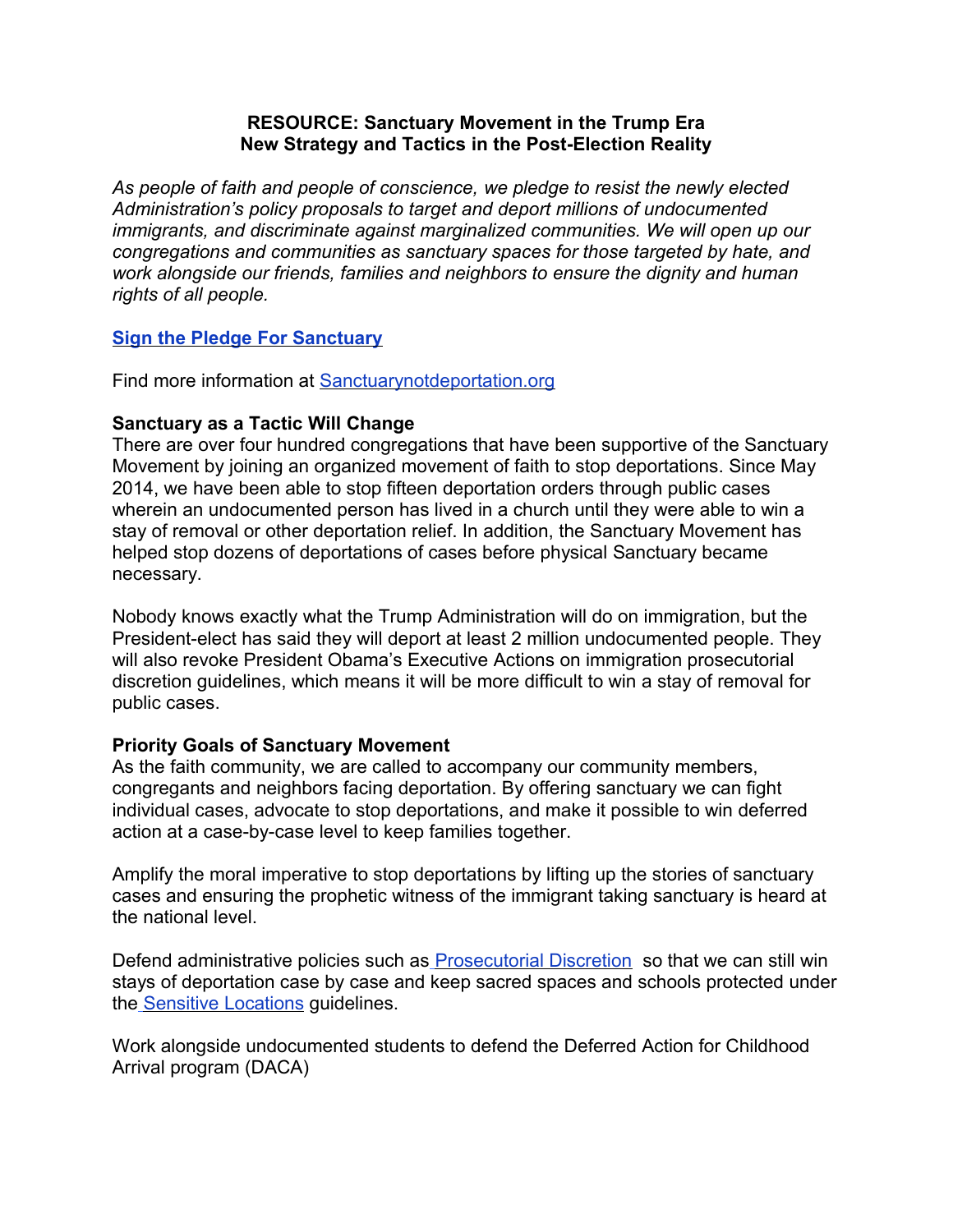Support local work to defend Sanctuary cities or local detainer policies and push back against unjust enforcement policies such as the [Priority Enforcement Program](https://www.ice.gov/pep) o[r 287 g](https://www.ice.gov/factsheets/287g) [in the jails](https://www.ice.gov/factsheets/287g)

Participate and help create protection networks to provide know your rights education, sanctuary space, legal assistance, housing assistance, family planning and bail support funds

Stop the Trump border wall and any attempt to increase criminalization or mandatory sentencing for immigrants

Defend asylum seekers by pushing back against expedited removal and helping provide critical resources such as legal assistance so they can defend and win their case.

#### **Building a Protection Network**

Congregations who are part of the Sanctuary Movement will open their doors to undocumented people in need of safe refuge. This should be in coordination with partner immigrants' rights organizations. Together we can work to build a protection network infrastructure that would include creating sanctuary safe zones, housing assistance, legal assistance, family planning, advocacy, organizing and bail support.

#### **Expanding Sanctuary Beyond the Congregations**

Congregations, schools, and hospitals are considered "sensitive locations" under the [ICE Sensitive Locations](http://www.ice.gov/doclib/ero-outreach/pdf/10029.2-policy.pdf) policy, but this policy could be revoked. Students are beginning to organize on college campuses to call on university administrations to create safe spaces on campuses and not collaborate with ICE. Campus organizers will be working to protect undocumented students by organizing to keep the DACA program intact. Sanctuary cities have come out declaring they will continue to be Sanctuary cities in midst of a Trump Administration. We must protect and expand Sanctuary spaces.

## **Sanctuary in the Streets**

As a result of announcement of increased raids by the Obama Administration last year, many have organized rapid response networks. New Sanctuary Movement Philadelphia created th[e Sanctuary in the Streets](http://sanctuaryphiladelphia.org/1962-2/) to bring faith communities to protect people in their homes, should ICE arrive.

## **Know Your Rights**

It is imperative to educate all immigrant communities on know-your-rights resources. The most important information is **DON'T OPEN THE DOOR** to Immigration and Customs Enforcement (ICE), police or anyone else if they do not have a warrant signed by a judge.

[AFSC- Know Your Rights- Conozca Sus Derechos](https://afsc.org/category/topic/know-your-rights) [United We DREAM Know Your Rights](http://unitedwedream.org/blog/en-caso-de-redadas-que-puedes-hacer/) [Guide to sharing your story of rights abuses, raids and deportation](http://173.236.53.234/~nnirrorg/drupal/sites/default/files/questionnaire_100_storiesfinal_0.pdf)